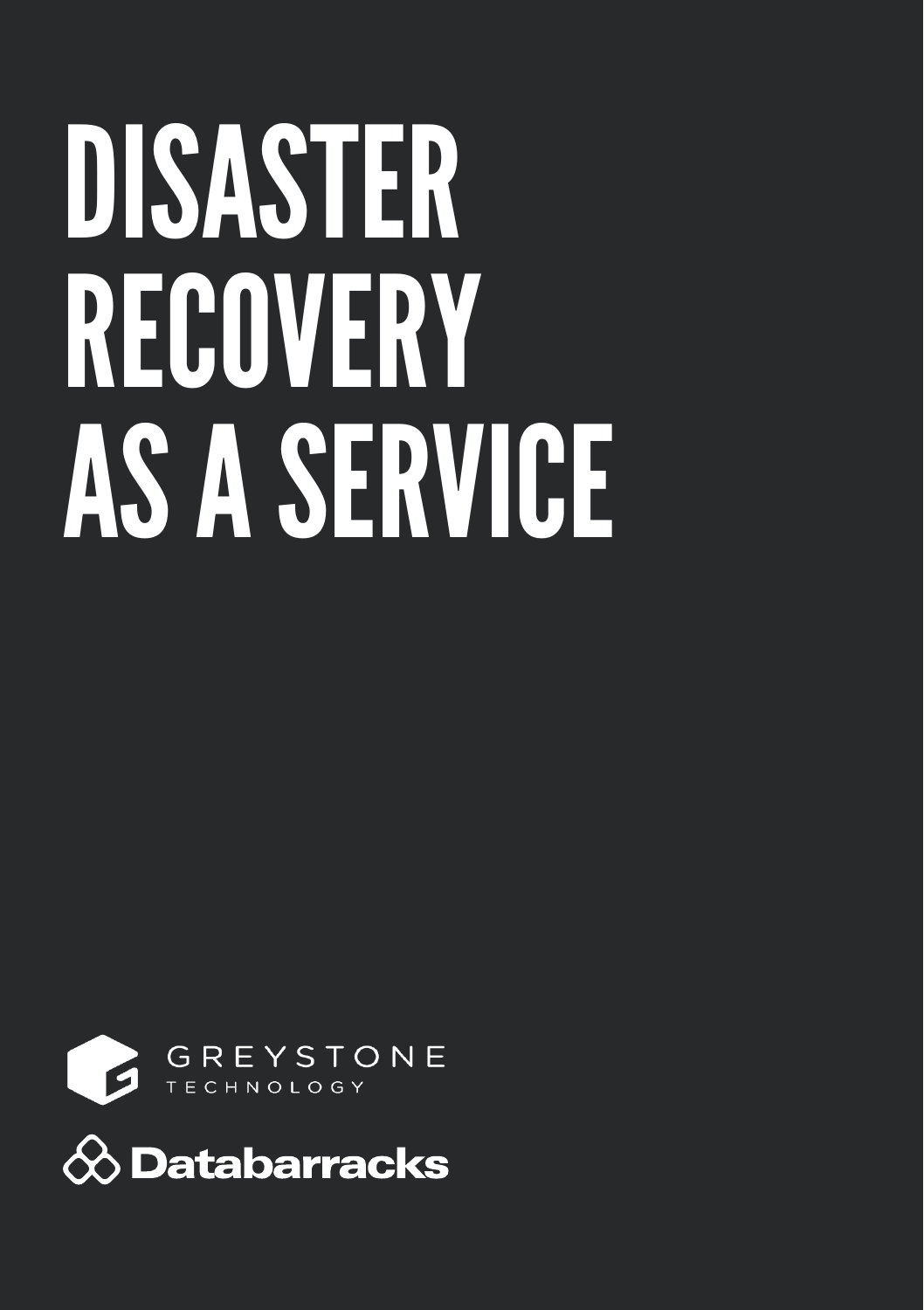"The cost to replicate all of our systems to another site is just too high for us, and the time needed to restore all our data and set up the network again would be too long. Disaster Recovery as a Service was a perfect solution – we can now have users fully functional within hours."

> Duncan Wood Head of Technical Operations



# CONFIDENCE IN CONTINUITY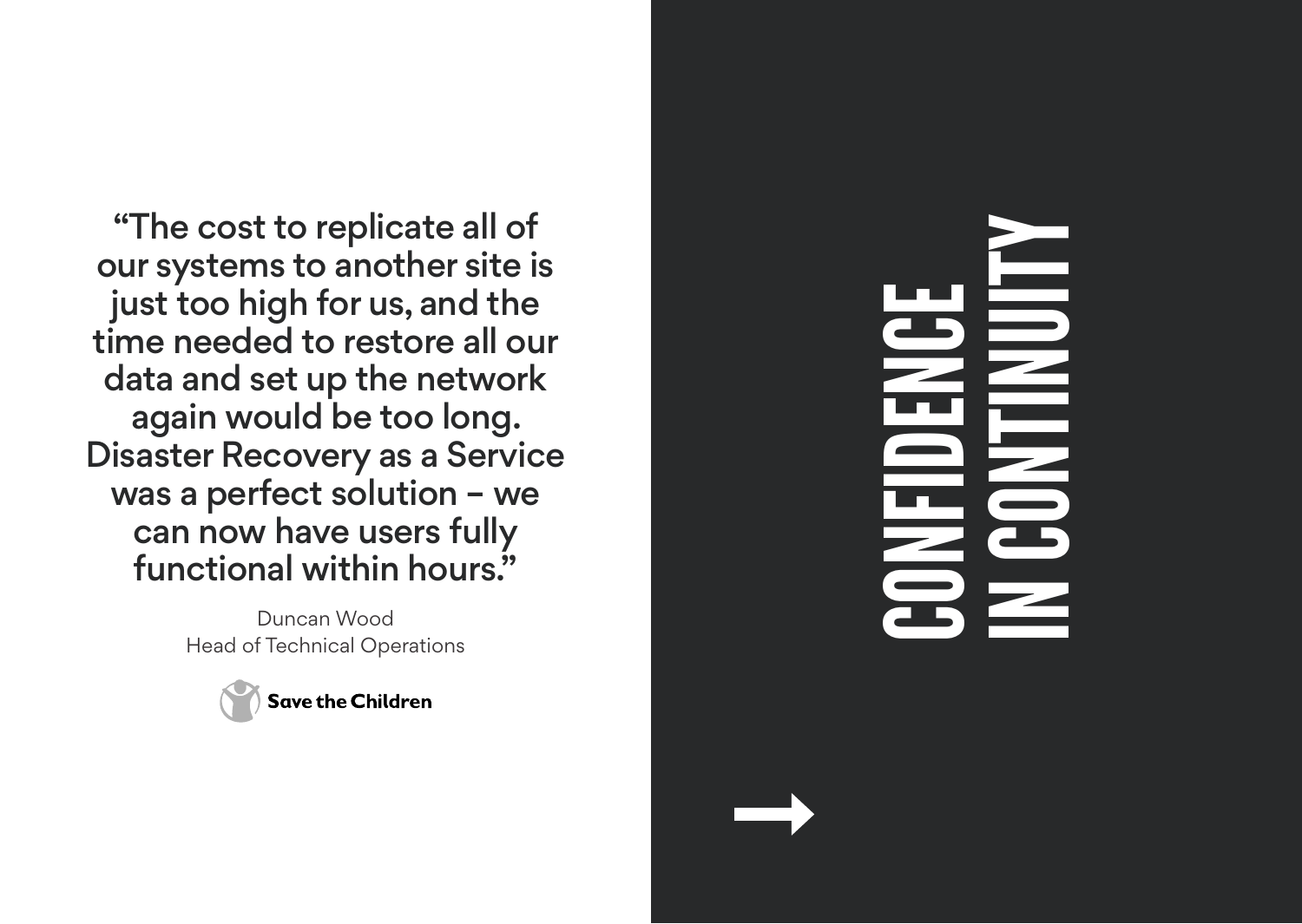From the launch of the UK's first managed online backup services over 15 years ago, to our leading Disaster Recovery as a Service, we've been making enterprise-class continuity, security and resilience accessible for organisations of all sizes.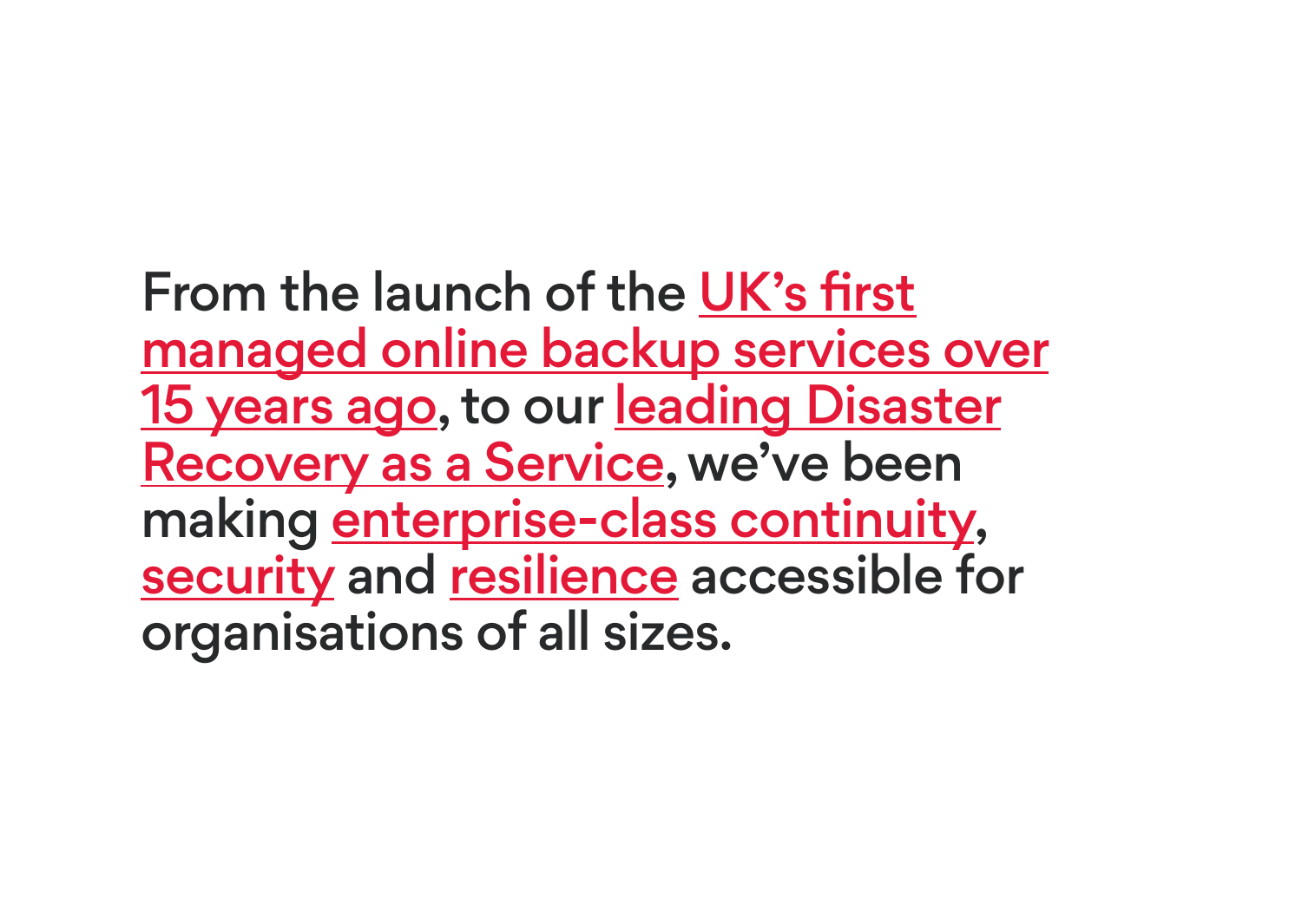### Your expert recovery partner

A good disaster recovery solution does more than just protect technology – it accounts for, and mitigates against, the disruption to your people, processes and assets.

DR solutions that privilege technology resilience over business continuity do not effectively prevent downtime.

That's why we've carefully built a DRaaS offering that supports technology just as much as it does people. We do this in two parts:

- 1. IT Recovery: The protection of critical systems and resources with a demonstrable ability to failover
- 2. Assisted IT Continuity Planning: with tools, resources and advice that deliver relevant, up-dodate and rehearsed recovery plans

This comprehensive approach takes work, and it's precisely the reason why cheap, techfocused offerings aren't effective. They're delivered by generalists, deployed once and forgotten about.

We're recovery specialists it's been our full time job for over a decade, and we know what it takesto deliver reliable, long-term resiliency that grows with you as you change.

We have a team with decades of shared experience that perform restores, testing and real invocations every day. The result of managing recovery runbooks for such a wide range of different infrastructures, applications and industries is genuine recovery expertise.

Perhaps most importantly, we deal with worst-case scenarios for a living – we know how to keep a cool head throughout even the most severe disruption.

"Databarracks provided us with a comprehensive business-as-usual document which clearly articulated roles and responsibilities on both sides. It's an incredibly unambiguous way to consume a 3rd party IT service, and it's transformed into a living, breathing document that's evolving as our requirements change."

> Luigi Salzano IT Project Director

**O** MyHomeMove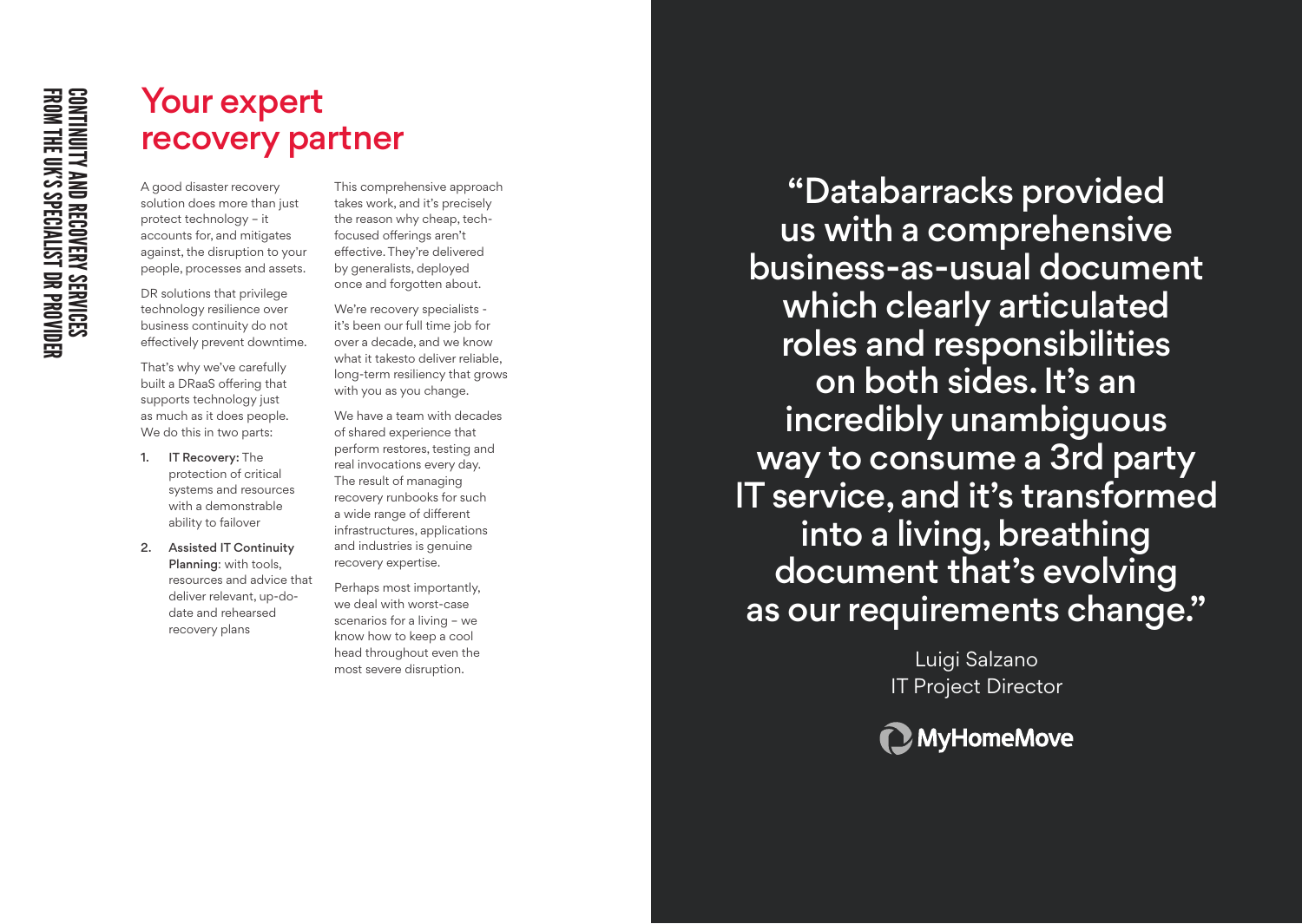## How it works

#### The Technology

The concept is really simple. In the past, IT disaster recovery was a matter of simply buying an exact replica of your physical environment and failing over to it when the primary environment experienced downtime.

Now, we replicate your critical systems and data, and only spin up the resources when you need them – usually for testing or failover. It's cheaper, faster, more efficient and more flexible.

#### Assisted IT Continuity Planning

As the UK's recovery expert, we specialise in helping organisations become more resilient against disruption in whatever form it takes.

Assisted IT Continuity Planning helps organisations understand their wider risk profile. Through a series of tools, resources and engagements, our continuity experts identify the critical processes and assets you depend on to operate normally. We then identify the risks that threaten to disrupt them, and create robust IT recovery plans that cater to your unique recovery requirements and support your broader Business Continuity objectives.



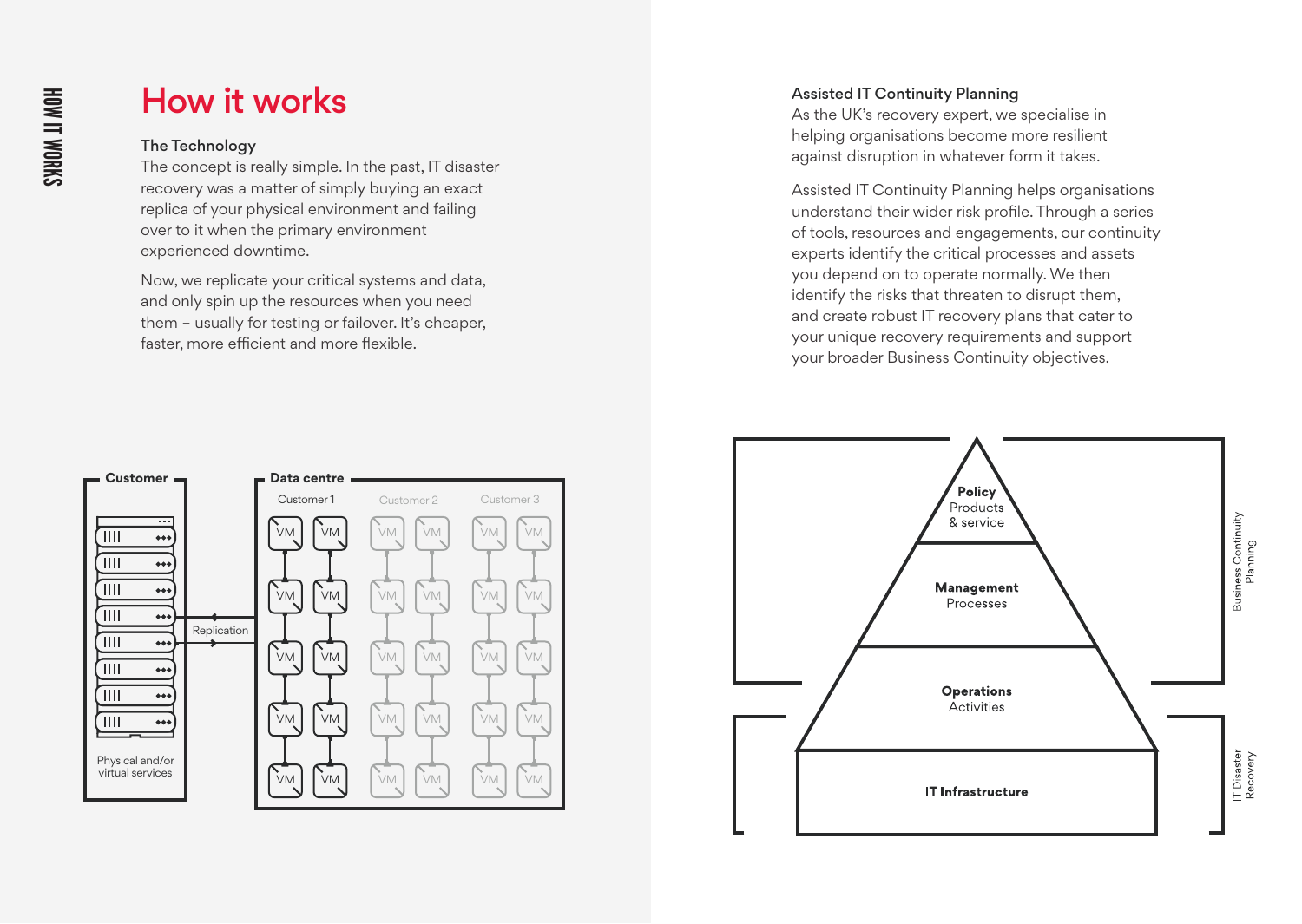#### Simple, effective testing

Lack of time is one of the most commonly cited obstacles to regular testing of continuity planning.

We have the experience, expertise and resources to make testing simple and effective. We know how crucial it is and we'll help you develop a sustainable approach to continuity that evolves with your organisation.

#### Full-time resilience

There's a very practical benefit to compartmentalising your recovery service provider from the supplier running your production systems: it sidesteps a fundamental conflict of interest.

Recovery tasks should be split between dedicated experts. Leave your production service provider to fix the production systems, and let your disaster recovery provider invoke your DR platform. Trying to do everything at once always leads to complications.

With DRaaS from Databarracks, you'll always have our full attention. Your resilience and continuity, supported by a dedicated support team, is our full-time concern.

Besides everything else, it's highly advisable to keep your primary IT suppliers separate from any prospective disaster recovery solution in order to guarantee supplier redundancy.

# SETUP & **ORIGIN**

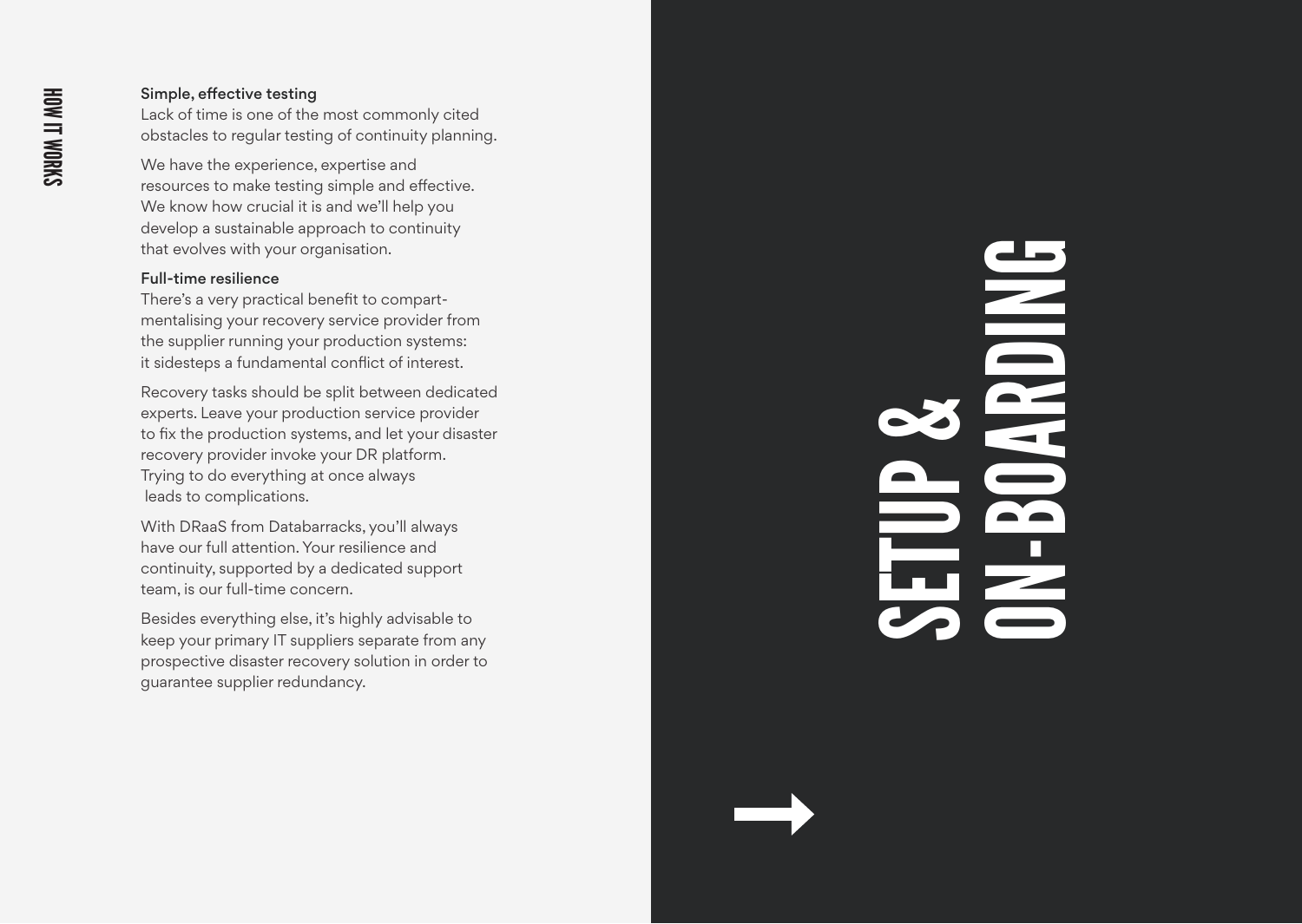Every stage of Disaster Recovery as a Service is **clearly outlined**, transparently deployed and measurably delivered within a proven framework.

| <b>Stage</b>                 | Documentation and process                                                                                                                                                                                                                                                                                                                                                                                                                                                                                                       |
|------------------------------|---------------------------------------------------------------------------------------------------------------------------------------------------------------------------------------------------------------------------------------------------------------------------------------------------------------------------------------------------------------------------------------------------------------------------------------------------------------------------------------------------------------------------------|
| Project<br>Initiation        | <b>Project Initiation Document (PID)</b><br>The PID sets out the scope and goals of the project, detailing all stakeholders,<br>risks, controls and an outline of the reporting framework.                                                                                                                                                                                                                                                                                                                                      |
| <b>Discovery</b><br>Workshop | Initial meeting with senior engineer, project manager<br>and technical account manager:<br>During the Discovery Workshop, our senior technical team reviews the<br>systems, dependencies and deadlines for the project. We define who's<br>involved (and at what point), and identify your recovery tiers and any<br>service dependencies.                                                                                                                                                                                      |
| Statement<br>of Work         | Statement of Work (SoW)<br>The Statement of Work, defines the specific activities, timelines and<br>deliverables for the project.                                                                                                                                                                                                                                                                                                                                                                                               |
| Project                      | <b>Weekly Status Report</b><br>Throughout the project our technical team work with you to continually review<br>the project risks, emergent issues, actions, change & contact control and<br>scope management. There's also a weekly project call to update on actions,<br>and any changes to the project scope. Broadly, the project stages are:<br>Install, setup and configure replication software<br>Make initial data transfer<br>Monitor transfer rates within specified RPO<br>$\bullet$<br>Testing and exercising<br>٠ |
|                              | <b>Performance Assurance</b><br>We test extensively to ensure that workload performance is fit for purpose<br>in DRaaS as in production.<br>Differences in hardware often produce performance disparity, even when                                                                                                                                                                                                                                                                                                              |
|                              | resources are exactly matched. We create auto-tuning scripts that increase<br>CPU and RAM from production to target to ensure consistency.<br>If auto-tuning isn't possible to script for the particular replication technology,<br>we add additional manual steps into the recovery runbook.                                                                                                                                                                                                                                   |
|                              | <b>Change Control and Scope Management</b><br>We manage any additional workloads or further discovered dependencies<br>though the change control process (which is then later used when DRaaS<br>reaches Business As Usual stage).                                                                                                                                                                                                                                                                                              |
| Handover<br>Workshop         | Project to Business As Usual Handover (PBH)<br>When the service has been successfully setup we provide you with a Project<br>to Business As Usual Handover document (PBH), detailing what is recovered,<br>the order of recovery and special steps for recovery at a high level.                                                                                                                                                                                                                                                |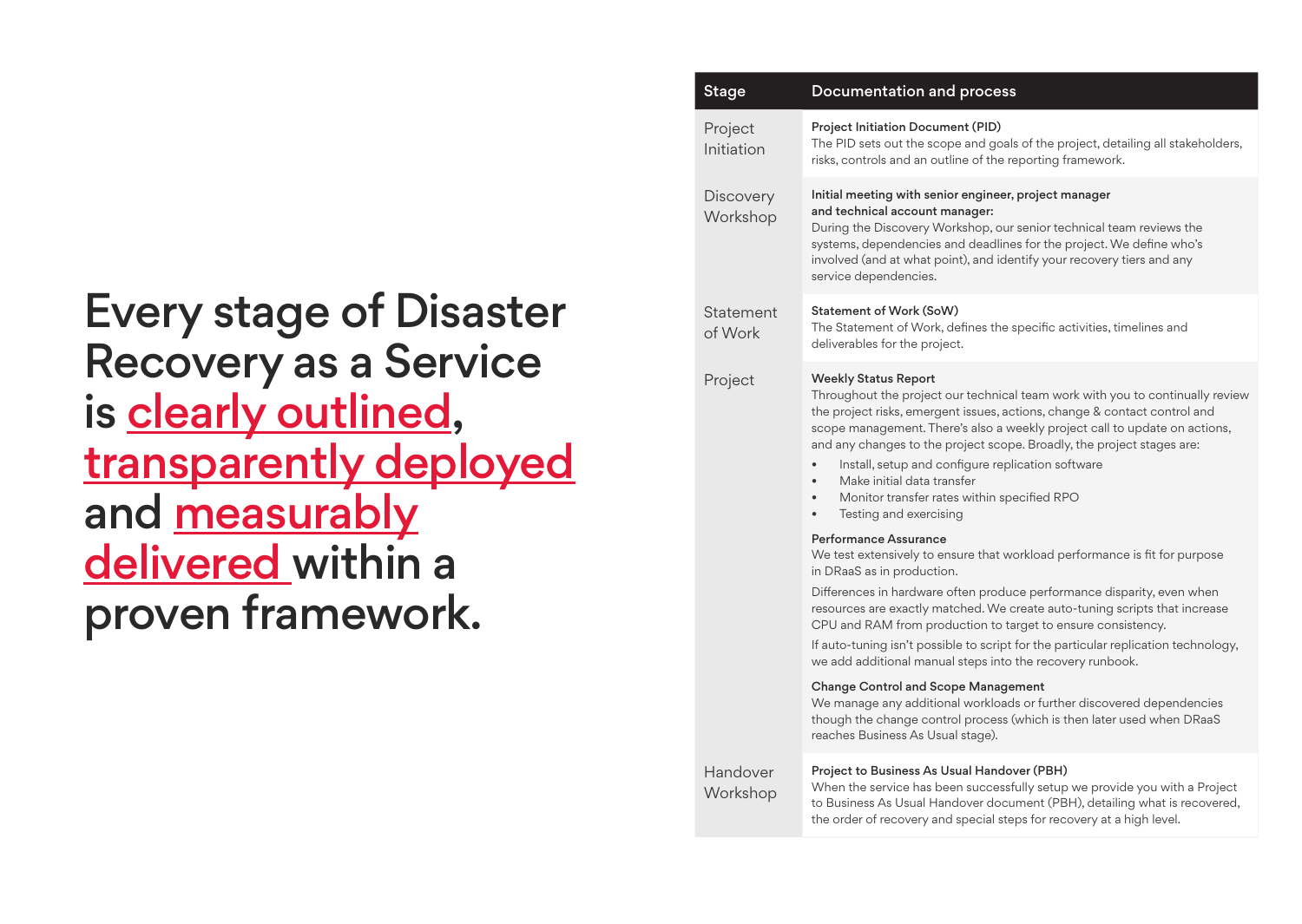### Disaster recovery planning tools

Measure your current risks, your existing resilience and the potential points of failure in your current technology environment with:



**UNDERSTAN** 

Risk Register & Matrix



**IT Resilience Maturity Model** 



Technology Dependency Map

Cost of Downtime Calculator

#### Runbook template PLAN

Create the document that'll save your organisation with our easyto-use runbook template.

#### Tabletop testing simulator  $\Xi$

Practice basic recovery protocol in three example scenarios.

# Contact Us

Call 0161 726 5020 Email info@greystone.co.uk Visit www.greystone.co.uk



#### Business Continuity Podcast

In early 2016 Databarracks launched the Business Continuity Podcast. It's a disaster recovery podcast with all the boring bits left out.

So if you'd like to know how suet pudding could bring one of the UK's busiest trading floors to a grinding halt, or why there used to be a caterpillar in the London Risk Register, go to www.thebcpcast.com for a straightforward, jargon-free discussion with people who deal with disasters for a living.